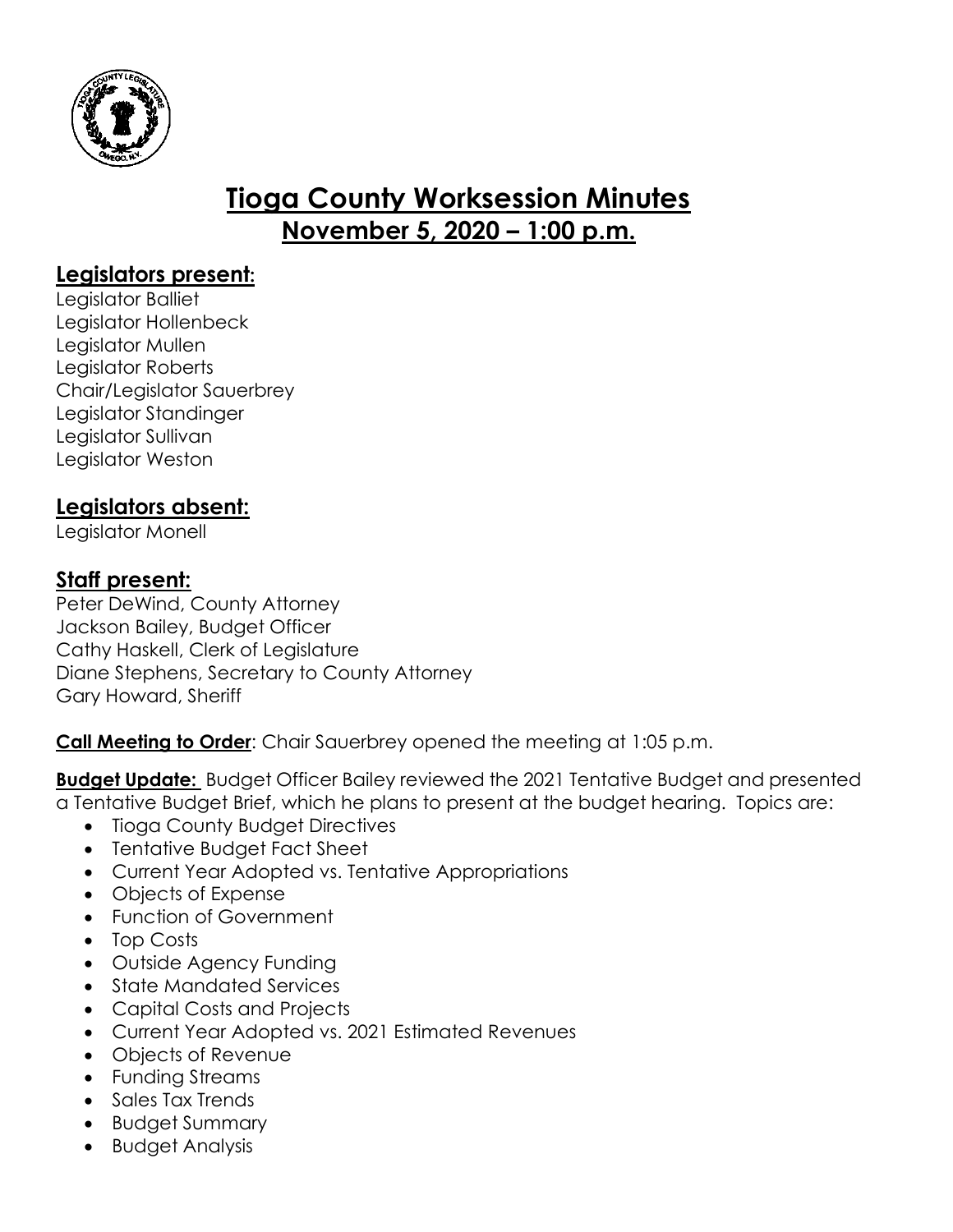- Future Challenges
- Real Property Tax Levy
- Property Tax Cap
- Allowable Levy Growth
- Apportionment
- Exemption Impact
- County Tax Rate by Town
- Composite Tax Rate

Some of the items noted were:

State Aid is budgeted at 80% of the original estimate due to the anticipated 20% reduction in State Aid from NYS;

Sales Tax is budgeted at 90% of 2020 original budget amount based on 2019 actual and 2020 trends;

Tioga County continues to remain under the tax cap;

Tioga County remains in compliance with their Fund Balance Policy;

Budgeted expenditures are down \$2,598,772 (3% decrease) and total appropriations are down \$2,990,291 (3.47% decrease);

41% of General Fund expenditures are for DSS and Health (\$31,772,000);

Top costs are for salaries, health insurance, Medicaid and pensions;

The 10% cut in Outside Agency funding results in a total reduction of \$138,881 (13.23% decrease);

The largest mandated service is Medicaid;

Mandated services account for 92% of the total tax levy (Total tax levy is \$24,948,721). Chair Sauerbrey asked Mr. Bailey to stress this when presenting the budget at the public hearing.

Total tentative estimated revenues are \$83,602,196 (with applied surplus from the fund balance of \$5,032,958 and real property taxes of \$24,948,721), a difference of \$2,598,772 from the 2020 adopted budget (decrease of 3.01%);

State Aid revenue with the anticipated 20% cut applied results in a \$3,173,559 reduction from 2020 and reduction in the total revenues of \$4,643,914;

Estimated amount to appropriate from Fund Balance or reserve is \$5,031,658;

Net amount of tax levy is \$24,948,721, an increase of \$294,612 from 2020;

State mandates continue to constrict counties;

The 7-year average increase in the tax levy is 1.73%;

Total exemption impact is \$4,902,147,401; 73.58% of which is county owned property;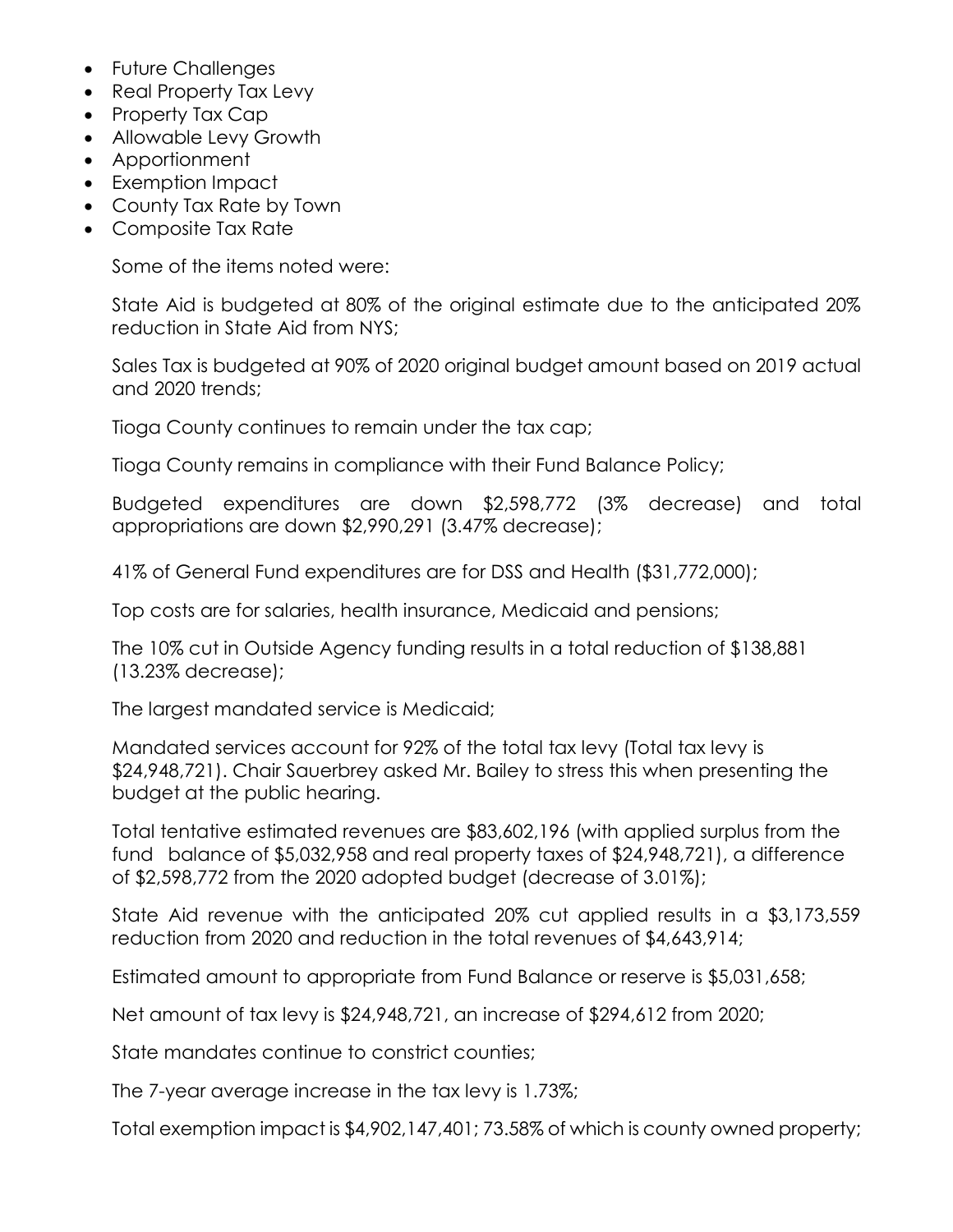The composite tax rate (average county tax rate) is \$8.61 per thousand of assessed value.

Regarding future challenges, Legislator Sullivan stated they were fortunate with this budget that there was not a negative impact to services to residents or staffing. However, both of those are in jeopardy going forward. Providing and preserving services and associated staffing to provide those services should be noted as a future challenge.

The Legislators asked that the Real Property Tax Levy PowerPoint slide be eliminated from the presentation at the budget public hearing.

The Legislature thanked Mr. Bailey for his work. Mr. Bailey handed out copies of the budget letter to the Legislature and briefly reviewed it with them.

Mr. Bailey stated he did "fluff up" the budget regarding salaries and fringe in anticipation of the changes in the remaining Union contracts.

**Approval of Worksession Minutes:** Upon motion of Legislator Roberts, seconded by Legislator Sullivan and unanimously carried, the minutes of the October 22, 2020 work session were approved.

### **Action Items:** None

**Legislative Support**: Legislative Clerk Haskell asked for approval of her minutes from October 8, 2020. On motion of Legislator Standinger and seconded by Legislator Sullivan, and unanimously carried the minutes were approved.

Ms. Haskell reported the following:

Notification was received from the Department of State that Local Law No. 1 of 2020 (Tioga County Mandatory Source Separation Law) is on file.

There is a resolution to be adopted at the next meeting regarding the Hotel and Motel Tax Local Law.

The budget hearing will be live streamed on the County's YouTube channel and it will be available on the County's website with an email set up for comments.

Interviews are being held for the Deputy Legislative Clerk position. Ms. Haskell received three applications from internal candidates. She anticipates choosing someone from these three candidates and will present that choice at the second worksession in November. A resolution will be done in December for a hire date of January 4, 2021.

Legislator Sullivan asked Ms. Haskell if she received any external applicants. Ms. Haskell stated that she did, even though the canvas was not sent out externally. She focused on the internal candidates for this reason and would have considered external candidates if she had not felt able to hire someone from the internal candidates.

Ms. Haskell stated the budget hearing would be held on Tuesday November 10 at 9:30 with Budget Officer Bailey presenting the budget. The regular Legislative meeting will be at noon with Legislator Monell leading the prayer, pledge and vote.